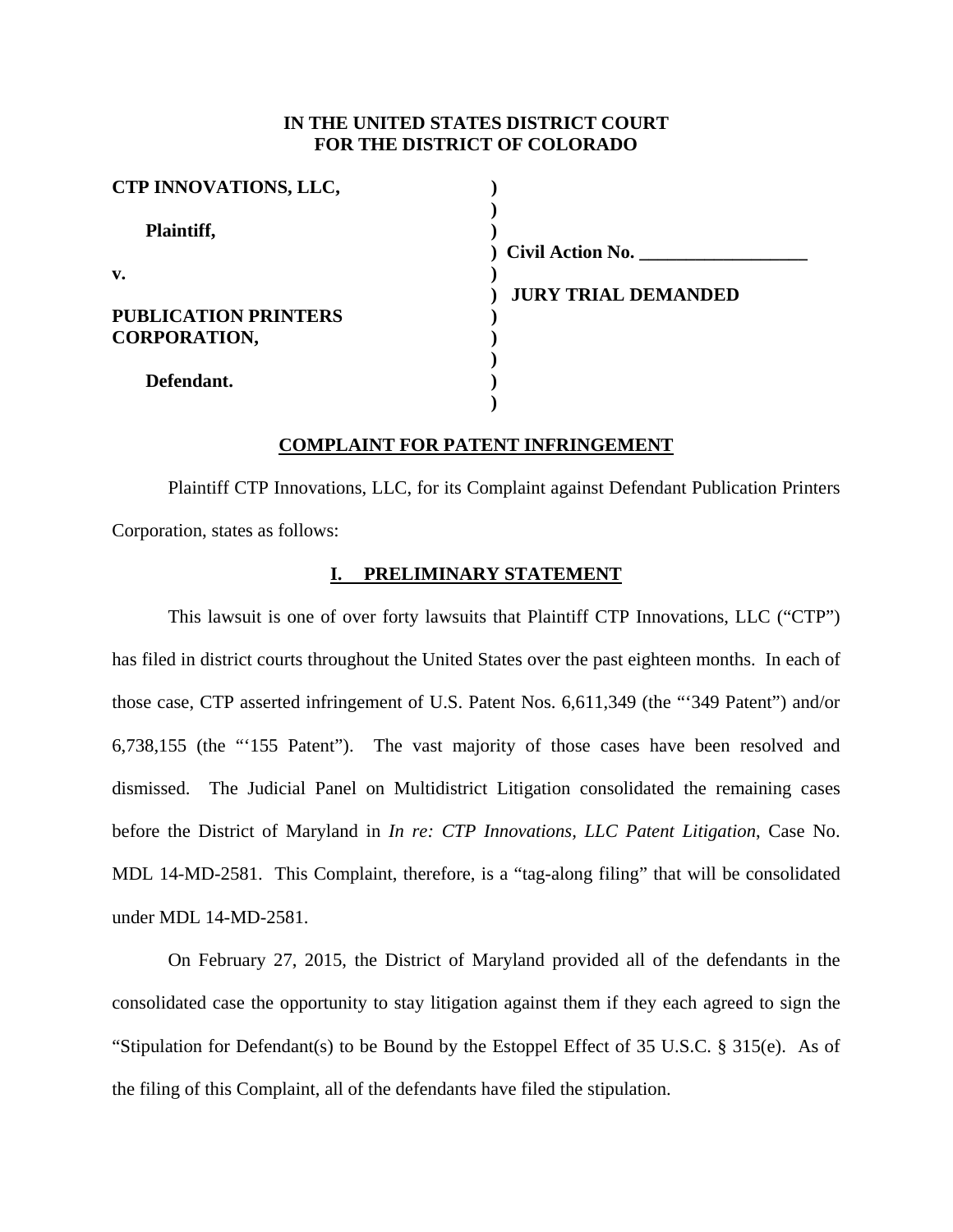The District of Maryland granted the option to stay because a group of third-party manufacturers filed four petitions for *inter partes* review of the '155 Patent and the ''349 Patent with the Patent Trial and Appeal Board of the United States Patent and Trademark Office ("PTAB"). Based on the petitions, PTAB instituted *inter partes* reviews of all of the claims of the '155 Patent and claims 1-3 and 10-13 of the '349 Patent. PTAB declined to institute *inter partes* review of claims 4-9 of the '349 Patent.

Plaintiff asserts infringement against Defendant in this case of claim 4 and potentially claims 5 through 9 of the '349 Patent upon further discovery. Plaintiff does not assert infringement of claims 1-3 and 10-13 of the '349 Patent. CTP will notify the District of Maryland regarding the filing of this Complaint. Plaintiff anticipates that this matter will be promptly transferred for consolidation with MDL 14-MD-2581.

#### **II. THE PARTIES**

1. Plaintiff CTP Innovations, LLC ("CTP") is a Delaware limited liability company.

2. Upon information and belief, Publication Printers Corporation, ("Defendant") is a Colorado corporation with its principal place of business located at 2001 SO Platte River Drive, Denver, Colorado 80223. Defendant does business in Colorado, including in this district. Defendant may be served with process through service upon its registered agent, Gary L. Rosenberg, 2001 SO Platte River Drive, Denver, Colorado 80223.

#### **III. NATURE OF ACTION**

3. This is a patent infringement action to stop Defendant's infringement of U.S. Patent No 6,611,349 (the "'349 Patent").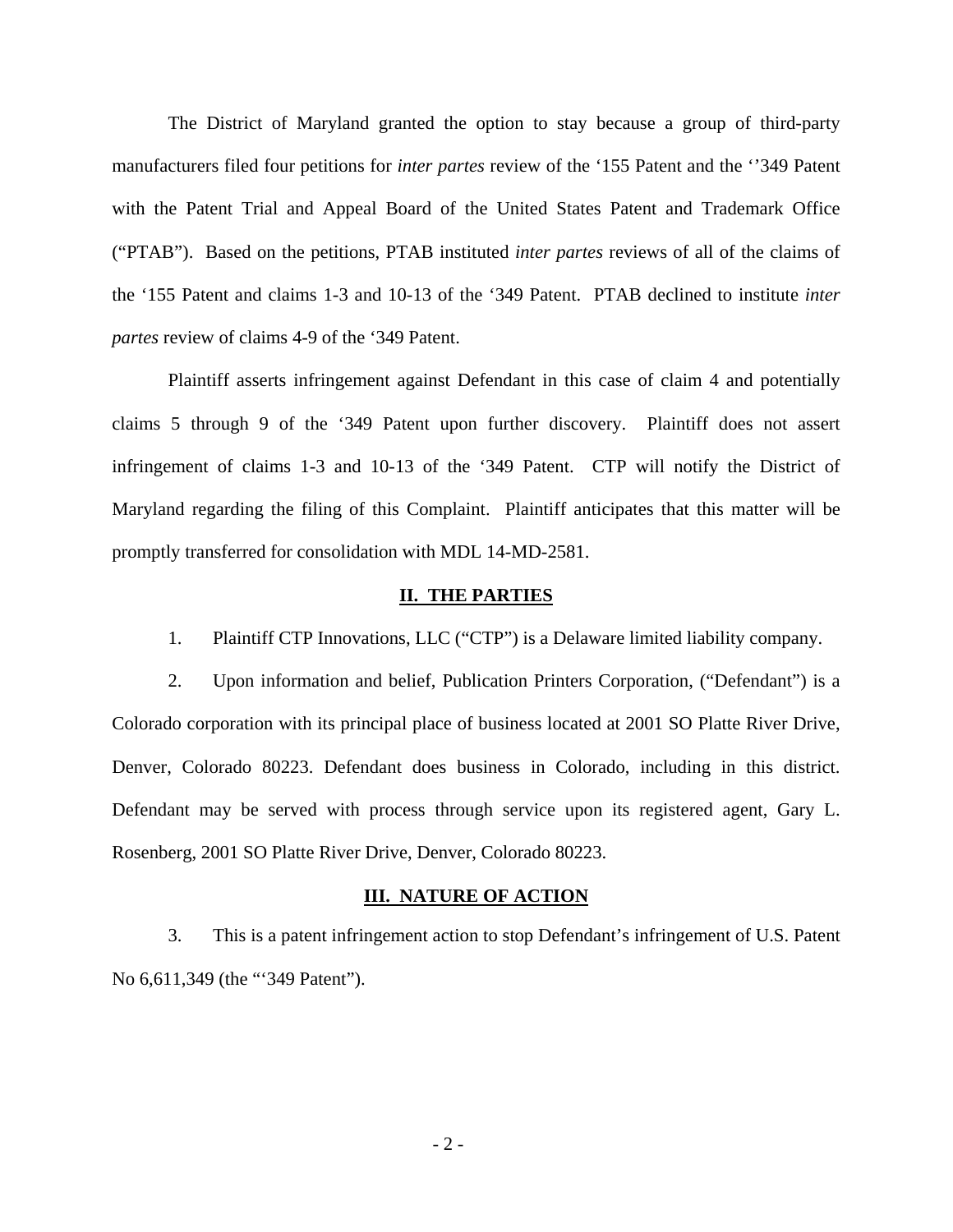#### **IV. JURISDICTION AND VENUE**

4. This Court has subject matter jurisdiction over this action under 28 U.S.C. §§ 1331 and 1338(a) because it arises under the Patent Laws of the United States, United States Code, Title 35.

5. Venue is proper in this district under 28 U.S.C. §§ 1391(c) and 1400(b). On information and belief, Defendant has a regular and established place of business in this district, has transacted business in this district, and/or has committed acts of patent infringement in this district.

6. On information and belief, Defendant is subject to this Court's specific and general personal jurisdiction pursuant to due process and/or the Colorado Long Arm Statute, due at least to its substantial business in this forum including but not limited to: (i) at least a portion of the infringements alleged herein; and (ii) regularly doing or soliciting business, engaging in other persistent courses of conduct, and/or deriving substantial revenue from goods and services provided to individuals in Colorado and in this district.

## **V. GENERAL SUMMARY OF THE TECHNOLOGY AT ISSUE**

7. The invention in the '349 Patent relates generally to the field of publishing and printing.

8. More specifically, the invention relates to systems and methods of providing publishing and printing services via a communication network involving computer to plate technology.

9. Simplistically, computer to plate technology involves transferring an image to printing plate without the middle step of creating a film of the image that is imprinted on the plate. The plate is then used in a printing press to transfer the image to different types of media, for example, but not by way of limitation, newspaper, card stock, or standard paper. By directly

- 3 -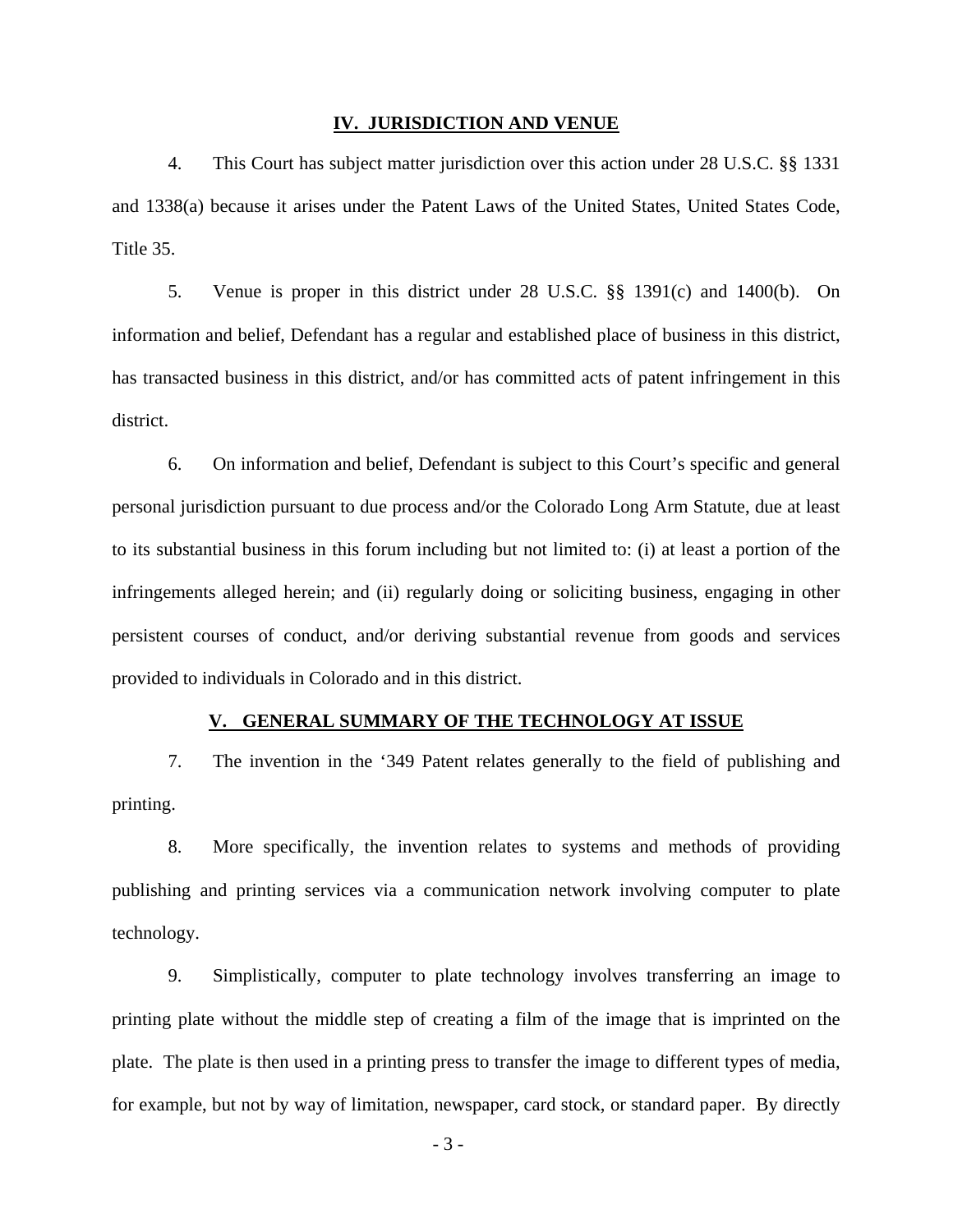transferring the image to the plate, the printing company eliminates the need for film and related developer chemicals, improves image quality, and may produce plates more quickly. The claimed methods and systems provide a solution for communicating and managing printing and publishing services without the need to physically transfer copies of design files and proofs through workflows that result in the generation of a plate ready file.

## **VI. BACKGROUND OF THE INVENTION IN THE '349 PATENT**

10. Key steps for producing printed materials using a plate process include (1) preparing copy elements for reproduction, (2) prepress production, (3) platemaking, (4) printing, and (5) binding, finishing and distribution.

11. In the printing production process, an "end user" prepares copy elements for reproduction. In this "design" stage of the printing process, the end user provides images and data using slides or computer files to create one or more "pages." Pages can be designed using computer programs such as QuarkXpress, Adobe InDesign, Adobe Illustrator, Photoshop, or other printing or publishing software packages. Prior to the invention claimed in the '349 Patent, slides or computer disks containing pages to be printed were sent (via mail or express carrier) to be prepared for creation of a plate.

12. In the prepress production stage, the end user input (or "copy") is transformed into a medium that is reproducible for printing. Typically, prepress involves typesetting, illustration, page building and design, image capture, image color correction, file conversion, RIPing, trapping, proofing, imposition, filmsetting, and platesetting. "Proofing" involves producing a proof, or sample, of what the printed product will look like. Prior to the invention claimed in the '349 Patent, the proof was sent by mail or express carrier to the end user for review and approval. After alterations are made, new proofs are sent to the end user. Once approval of the proof is given by the end user, a medium, such as a computer to plate (CTP) file is produced and

 $-4-$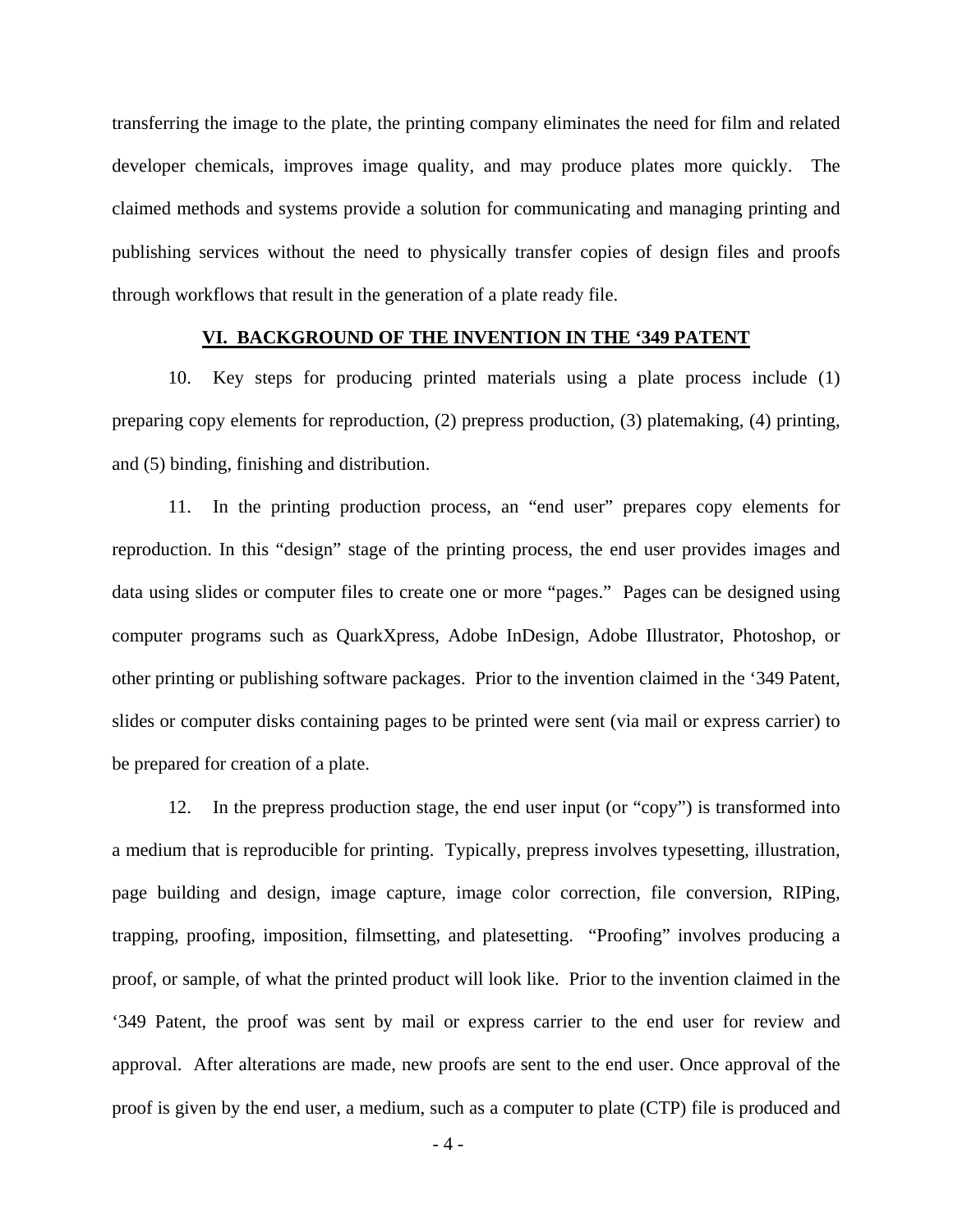sent to the printer. "Imposition" involves the set of pages on a particular plate as well as their positioning and orientation. Imposition is particularly important in the creation of booklets or catalogs, where pages are positioned using register marks to assist in the stripping, collating, and folding of the printed product.

13. In the platemaking stage, a "printer" manufactures a printing plate using the medium created during prepress. In the printing stage, the printer uses the printing plate to create the printed product. In the binding, finishing and distribution stage, the printed product is prepared in its final form.

14. Each step in the printing production process described briefly above can be accomplished using a variety of different known systems and techniques. Nevertheless, such conventional systems have many delays, particularly in the transporting of pages and proofs to and from the end user and prepress provider. Due to delays and the fragmented nature of conventional printing production systems, errors often occur. Further, typical printing production systems are limited in their ability to re-purpose data, manage content of pages, and piece together individual processes or tasks to establish an efficient production system or "workflow". Indeed, no conventional system prior to the invention claimed in the '349 Patent combines prepress, content management, infrastructure (server, storage & distribution) and workflow services.

15. Prior to the invention claimed in the '349 Patent, conventional printing and publishing systems generally include Macintosh computers or workstations which communicate with each other using the AppleTalk protocol. AppleTalk protocol could not, however, be communicated over switched networks such as the Internet and private networks where nodes in the network have IP (Internet Protocol) addresses. As such, conventional systems could not

 $-5 -$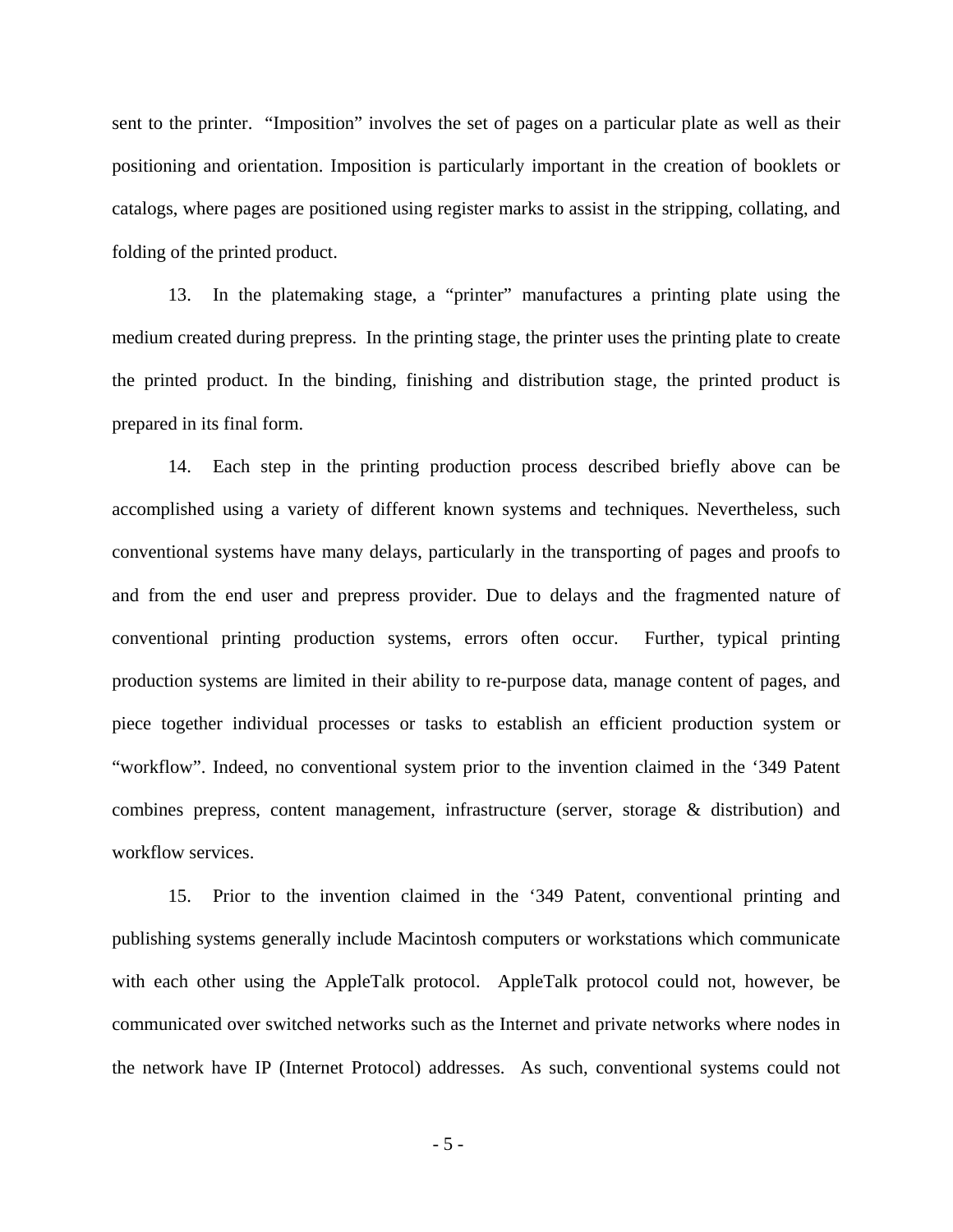merely be coupled to a communication network for remotely controlling design, prepress and print processes.

16. Prior to the invention claimed in the '349 Patent, there was a need for a system which combines design, prepress, content management, infrastructure (server, storage & distribution) and workflow. For end users in particular, there was a need for a system and a method to gain control of the design, prepress, and print processes. To save time and costs, there was a need to eliminate manual shipping of proofs back and forth to a prepress provider. Further, there was a need for a prepress capability at a local facility without the time and costs of shipping proofs back and forth to a prepress provider. Even further, there was a need for a system and method to provide plate-ready files over a communications network for delivery to a CTP device. Moreover, for commercial printers, there was a need for a system and method to remotely drive a plate-setting device located at a printer's facility. Further, there was a need to decrease the amount of time necessary to generate printing plates after processing of the pages (i.e., the cycle time). Even further, there was a need for providing access to the functionality of high-end server, storage, and networking equipment to the printer facility without the associated capital investments.

#### **VII.** *INTER PARTES* **REVIEW**

17. On July 29, 2013, Printing Industries of America ("PIA") filed a petition to institute an *inter partes* review proceeding with the United States Patent and Trademark Office's Patent Trial and Appeal Board ("PTAB"). That case was captioned *Printing Industries of America v. CTP Innovations, LLC* (Case No. IPR2013-00474) ("IPR2013-00474").

18. In IPR2013-00474, the petitioner challenged the validity of each and every claim in the '349 patent.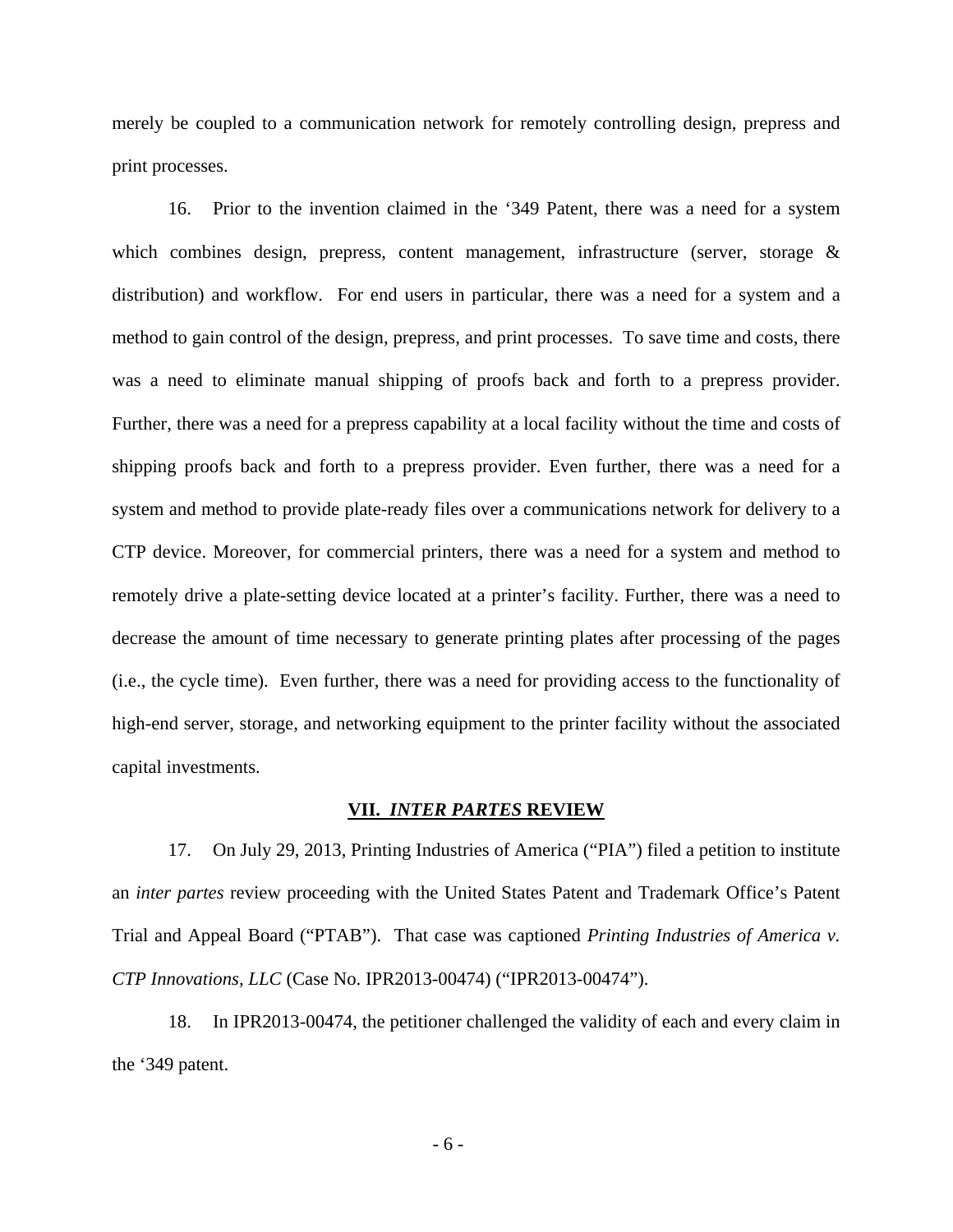19. On December 31, 2013, PTAB found that the petition in IPR2013-00474 did not demonstrate that there was a reasonable likelihood that the petitioner would prevail with respect to invalidating at least one of the claims in the '349 Patent.

20. A true and correct copy of PTAB's determination in IPR2013-00474 is attached hereto as **Exhibit 1**.

21. On May 20, 2014, Eastman Kodak Company, Agfa Corporation, Esko Software BVBA and Heidelberg, USA filed *inter partes* review petitions IPR2014-00790 and IPR2014-00791 seeking review of all the claims of the '349 Patent.

22. On November 28, 2014, the PTAB took up the petitions and instituted review of claims 1-3 and 10-14 of the '349 Patent. Claims 4-9 of the '349 Patent are not part of the instituted review.

#### **VIII. INFRINGEMENT OF THE '349 AND '155 PATENTS IS "UBIQUITOUS"**

23. Upon information and belief, PIA is the largest trade association representing the printing and graphic communications industry in the United States.

24. Michael Makin, president and CEO of PIA (petitioner in IPR2013-00474) testified before the Senate Committee on the Judiciary, that the inventions in the '349 and '155 Patents

relate[ ] to how a digital file, like a PDF file, is handled and manipulated in a print production operation up until the time it is used to image a printing plate. This method of digital workflow and plate imaging was new in the 1990s when the patent was issued but has become ubiquitous in the industry now.

Statement of Michael F. Makin, MBA, President & CEO of Printing Industries of America, Before the Senate Committee on the Judiciary, titled "Protecting Small Business and Promoting Innovation by Limiting Patent Troll Abuse," dated December 17, 2013 (the "PIA Statement"), at 4-5 (emphasis in original). A true and correct copy of the PIA Statement is attached hereto as

## **Exhibit 2**.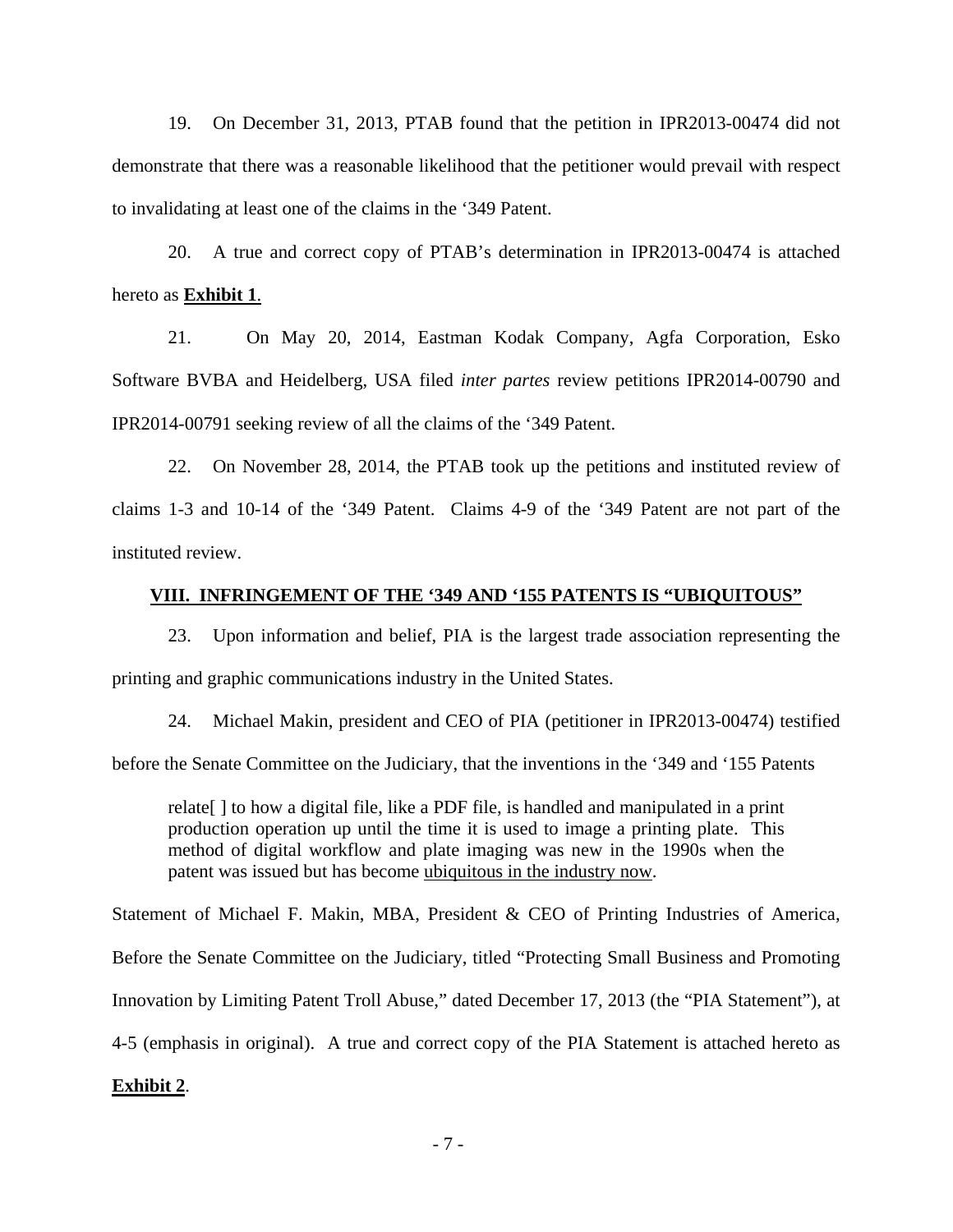25. In so making this statement, it is clear that Makin and PIA were able to determine from the face of the '349 Patent that infringement of the '349 Patent was "ubiquitous in the industry now."

## **IX. CAUSES OF ACTION**

#### **COUNT I**

26. CTP incorporates the preceding paragraphs 1-25 as though fully set forth herein.

27. CTP owns, by assignment, the '349 Patent entitled "System and Method of Generating a Printing Plate File in Real Time Using a Communication Network." A true and correct copy of the '349 Patent is attached hereto as **Exhibit 3**.

28. Upon information and belief, Defendant, in violation of 35 U.S.C. § 271, has infringed, literally or through the doctrine of equivalents, and continues to infringe at least claim 4 of the '349 Patent and likely claims 5-9 of the '349 Patent as well through Defendant's using a method of generating a plate-ready file configured for the creation of a printing plate, said plateready file being associated with page layouts and being provided in real time from a remote location using a communication network and selling and offering services that include this method (the "Infringing Services").

29. Defendant has not given the Infringing Services a specific and publicly-available name. Accordingly, Plaintiff cannot provide the name used by Defendant for such services without the benefit of discovery.

30. Exemplary Infringing Services include, without limitation, systems and methods used by Defendant in connection with, at least, its offset sheet-fed and web printing services that involve workflows related to plate-ready files and/or the generation of such files.

- 8 -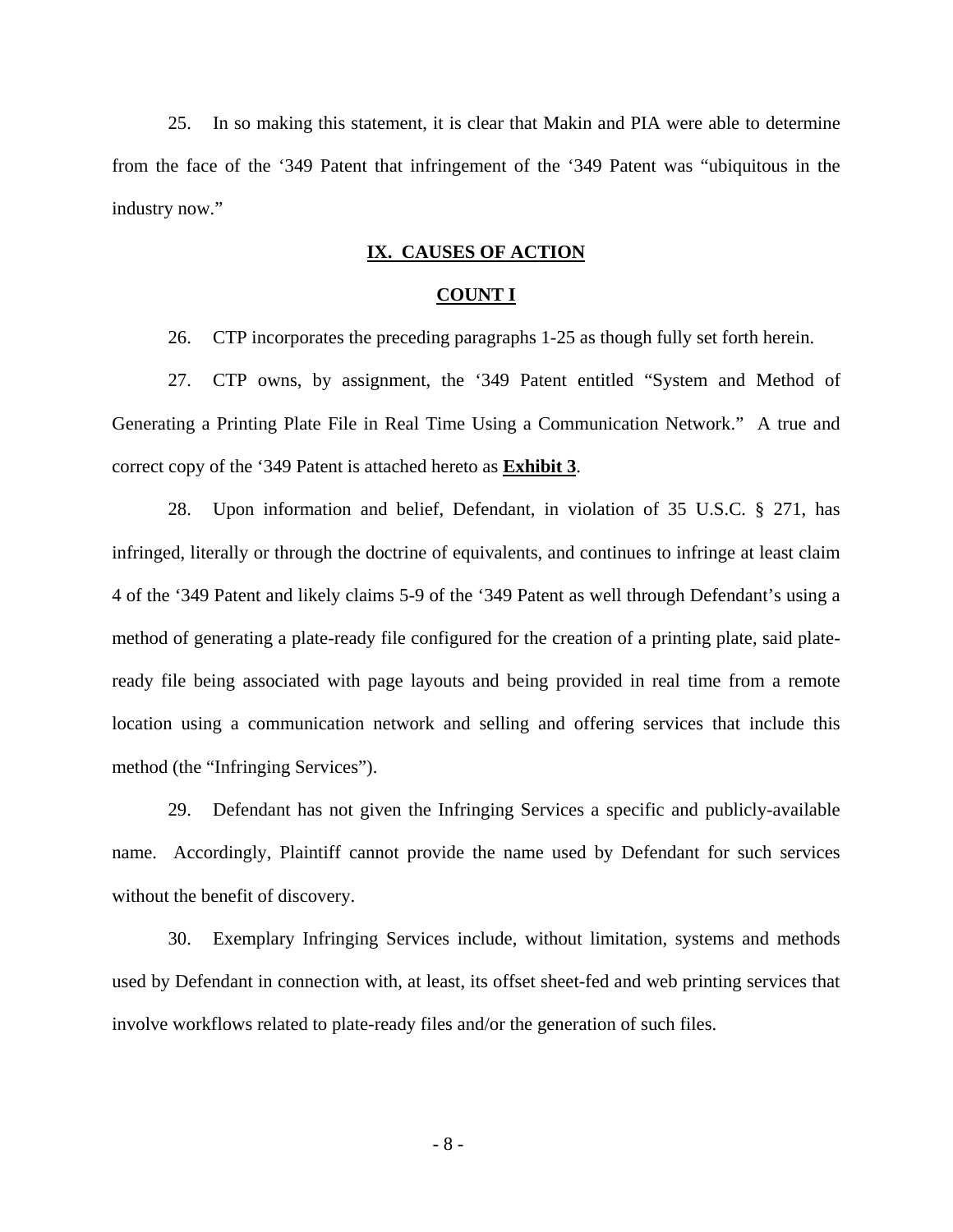31. Exemplary Infringing Services do not include variable data printing because that type of printing does not involve the generation of a plate-ready file.

32. Defendant has sufficient experience and knowledge of computer to plate technology generally, and of its systems and methods specifically, to determine which of its systems and methods involve the generation of plate-ready files.

33. Defendant has sufficient experience and knowledge of computer to plate technology generally, and of its systems and methods specifically, to determine which of its systems and methods do not involve the generation of plate-ready files.

34. Defendant has had constructive and actual notice of the '349 Patent due to the significant publicity in the printing industry regarding the '349 Patent and lawsuits involving allegations of infringement of the '349 Patent.

35. Upon information and belief, Defendant was a member of PIA on December 17, 2013, when PIA's CEO, Mr. Makin testified before Congress. PIA issued a number of press releases regarding Mr. Makin's testimony, and during his testimony he directly referenced a cease and desist letter sent by CTP's counsel to an alleged infringer.

36. On information and belief, Defendant will continue to infringe the '349 Patent unless enjoined by this Court.

37. On information and belief, Defendant's infringement of the '349 Patent is, has been, and continues to be willful and deliberate in whole or in part because Defendant was aware of the '349 Patent from the substantial publicity in the printing industry relating to the '349 Patent, Defendant's membership in PIA, and Mr. Makin's testimony and related press releases. Defendant has also received this Complaint, and yet continues to engage in its infringing conduct.

 $- 9 -$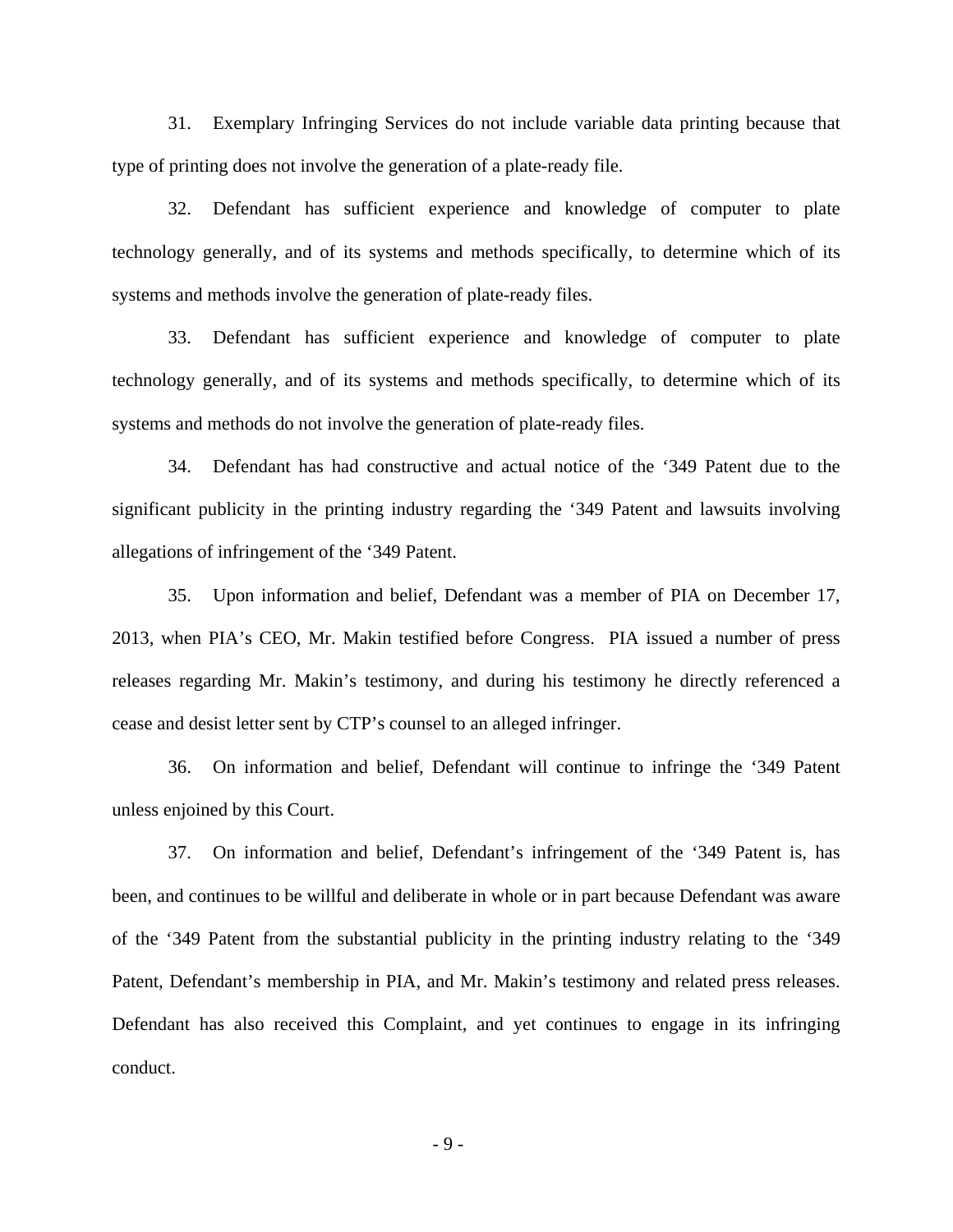38. As a direct and proximate result of Defendant's infringement of the '349 Patent, CTP has been and continues to be damaged in an amount yet to be determined.

39. Unless Defendant's ongoing infringement is enjoined, CTP will suffer irreparable injury for which there is no adequate remedy at law.

40. This is an exceptional case such that CTP should be entitled to its reasonable attorney fees and expenses incurred in prosecuting this action and defending any counterclaims brought by Defendant.

## **X. REQUEST FOR RELIEF**

Wherefore, CTP requests the following relief:

1. A judgment in favor of CTP that Defendant has infringed claims 4-9 of the '349 Patent and that such infringement was willful;

2. A permanent injunction enjoining Defendant and its officers, directors, agents, servants, affiliates, employees, divisions, branches, subsidiaries, parents, and all other actors acting in active concert therewith from infringing the '349 Patent;

3. A judgment and order requiring Defendant to pay CTP its damages in an amount not less than a reasonable royalty, treble damages, costs, expenses, and prejudgment and postjudgment interest for Defendant's infringement of the '349 Patent, as provided under 35 U.S.C. § 284;

4. A judgment and order finding that this is an exceptional case within the meaning of 35 U.S.C. § 285, and awarding to CTP its reasonable attorney fees and expenses; and

5. Any and all other relief that the Court deems just and proper.

- 10 -